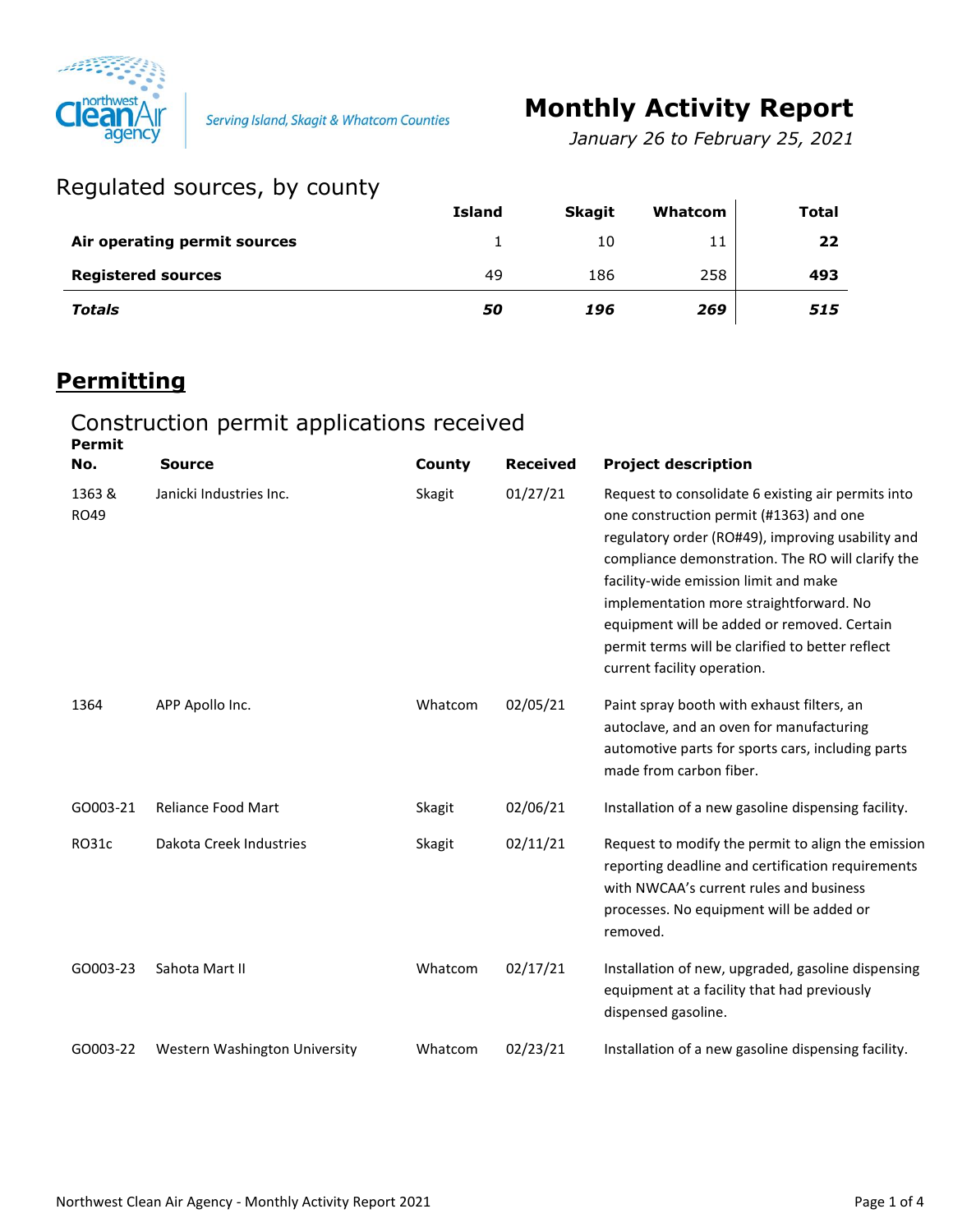## Construction permit decisions

|               | conocraction pormic accioiono |        | Processing |                                                        |                                |  |
|---------------|-------------------------------|--------|------------|--------------------------------------------------------|--------------------------------|--|
| Permit<br>No. | <b>Source</b>                 | County | time (60   | days max) Project description                          | <b>Action taken</b>            |  |
| GO003-<br>21  | <b>Reliance Food Mart</b>     | Skagit |            | Installation of a new gasoline dispensing<br>facility. | General Order<br><b>Issued</b> |  |

#### **Enforcement**

| Alleged violations |                             |                |        |                                            |  |
|--------------------|-----------------------------|----------------|--------|--------------------------------------------|--|
| Case<br>No.        | <b>Issue</b><br><b>Date</b> | <b>Source</b>  | County | <b>Alleged violation description</b>       |  |
| 4457               | 02/04/21                    | Karen Thompson | Skagit | Illegal burning of garbage in a fireplace. |  |

Penalties issued – None this period

# Industry reports of process upsets with potential excess emissions

| <b>Date</b> | Source                                             | County  |  |
|-------------|----------------------------------------------------|---------|--|
| 02/01/21    | Post Point Wastewater Treatment Plant              | Whatcom |  |
| 02/04/21    | Shell Puget Sound Refinery                         | Skagit  |  |
| 02/05/21    | Tesoro Refining & Marketing Company LLC            | Skagit  |  |
| 02/09/21    | <b>Edaleen Cow Power</b>                           | Whatcom |  |
| 02/13/21    | Shell Puget Sound Refinery                         | Skagit  |  |
| 02/19/21    | Mount Baker Products Inc.                          | Whatcom |  |
| 02/21/21    | Sierra Pacific Industries - Skagit Lumber Facility | Skagit  |  |

## Complaint summary

| Ashestos                       | 2  |
|--------------------------------|----|
| <b>Industrial Emissions</b>    | 1  |
| Information Call               | 1  |
| Odor                           | 3  |
| <b>Outdoor Burning</b>         | 18 |
| Particulate                    | 1  |
| Woodstove                      | 28 |
| TOTAL: (unique for the period) | 54 |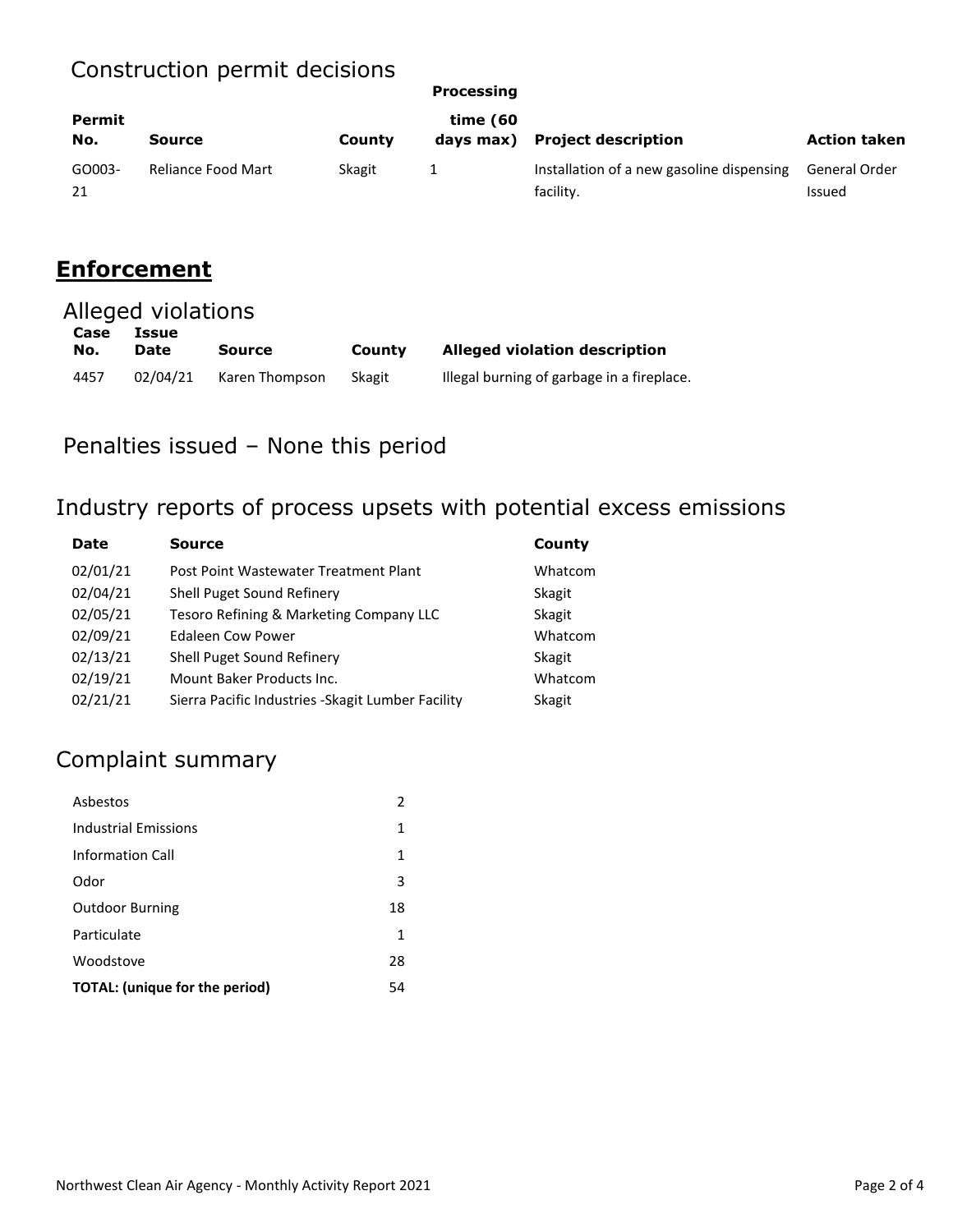